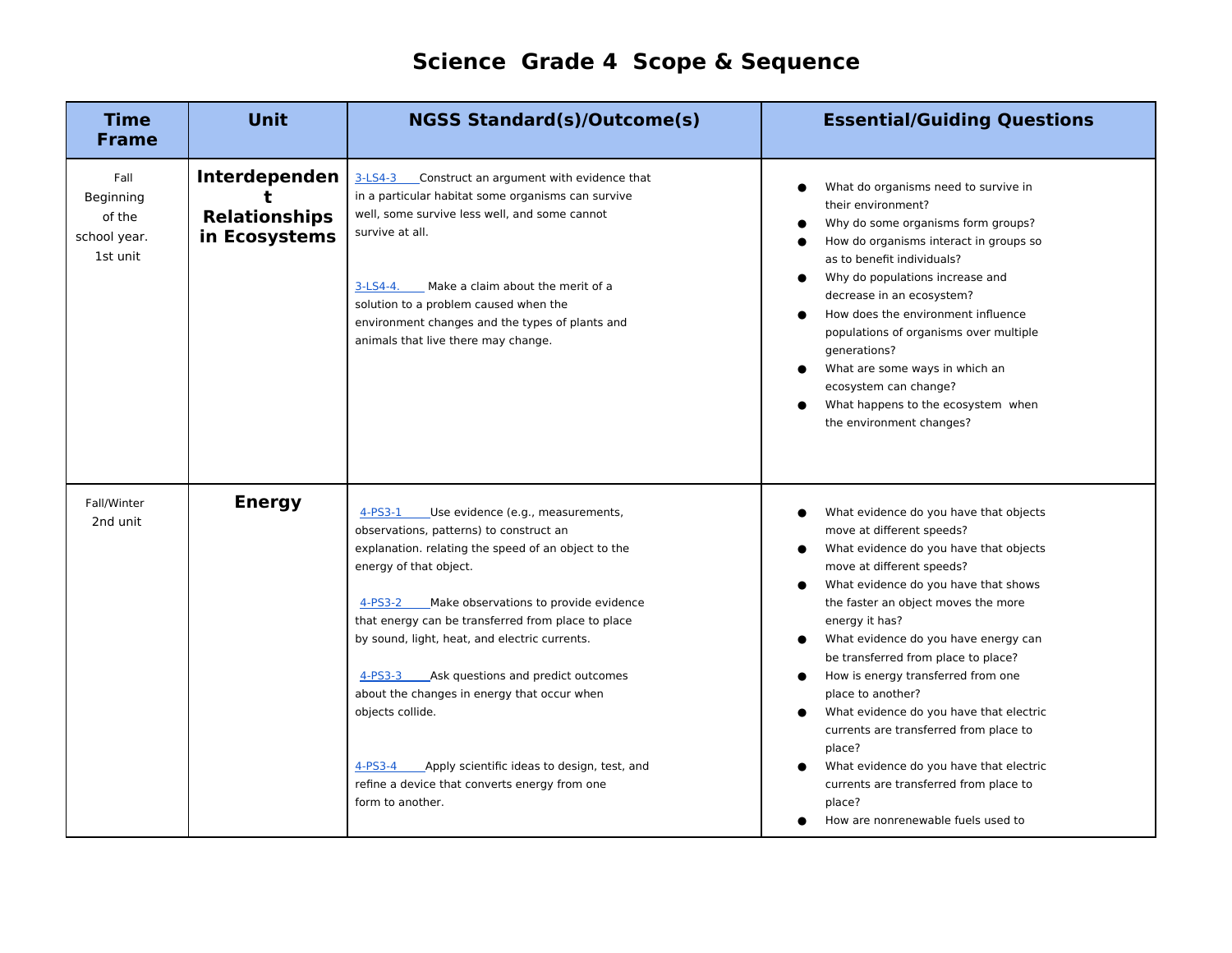|                               |                      | $4-ESS3-1$<br>Obtain and combine information to<br>describe that energy and fuels are derived from<br>natural resources and their uses affect the<br>environment.                                                                                                                                                                                                                                                                                                                                                                                                    | provide energy?<br>What are the effects of using<br>$\bullet$<br>nonrenewable fuels?<br>How are renewable energy resources<br>beneficial to the environment?<br>How can we create a device that will<br>transfer energy from one form to<br>another?                                                                                                                                                                                                                                                                                                                                                                                               |
|-------------------------------|----------------------|----------------------------------------------------------------------------------------------------------------------------------------------------------------------------------------------------------------------------------------------------------------------------------------------------------------------------------------------------------------------------------------------------------------------------------------------------------------------------------------------------------------------------------------------------------------------|----------------------------------------------------------------------------------------------------------------------------------------------------------------------------------------------------------------------------------------------------------------------------------------------------------------------------------------------------------------------------------------------------------------------------------------------------------------------------------------------------------------------------------------------------------------------------------------------------------------------------------------------------|
| Winter/<br>Spring<br>3rd unit | <b>Waves</b>         | 4-PS4-1<br>Develop a model of waves to describe<br>patterns in terms of amplitude and wavelength<br>and that waves can cause objects to move.<br>$4-PS4-3$<br>Generate and compare multiple solutions<br>that use patterns to transfer information.                                                                                                                                                                                                                                                                                                                  | What are waves?<br>What are some examples of waves?<br>How do waves move?<br>How do waves allow the transfer of<br>energy and information?<br>How do waves allow people to see, hear<br>$\bullet$<br>and communicate?                                                                                                                                                                                                                                                                                                                                                                                                                              |
| <b>Final Unit</b>             | <b>Earth Systems</b> | $4-ESS2-1$<br>Make observations and/or<br>measurements to provide evidence of the effects<br>of weathering or the rate of erosion by water, ice,<br>wind, or vegetation.<br>4-ESS1-1<br>Identify evidence from patterns in rock<br>formations and fossils in rock layers to support an<br>explanation for changes in a landscape over time.<br>4-ESS2-2<br>Analyze and interpret data from maps<br>to describe patterns of Earth's features.<br>4-ESS3-2 . Generate and compare multiple<br>solutions to reduce the impacts of natural Earth<br>processes on humans. | What is erosion and what causes it?<br>How does water and wind shape and<br>reshape the Earth's surface?<br>What is erosion and what causes it?<br>$\epsilon$<br>What is weathering?<br>What variables affect the rate of<br>erosion?<br>How do the amount of impervious<br>surfaces affect the rate of erosion?<br>How do varying surfaces affect the rate<br>$\bullet$<br>of erosion?<br>How does vegetation affect the rate of<br>$\bullet$<br>erosion?<br>What happens to the material after it is<br>$\bullet$<br>eroded?<br>What patterns are observed to<br>describe the location of Earth's features?<br>What variables affect the rate of |